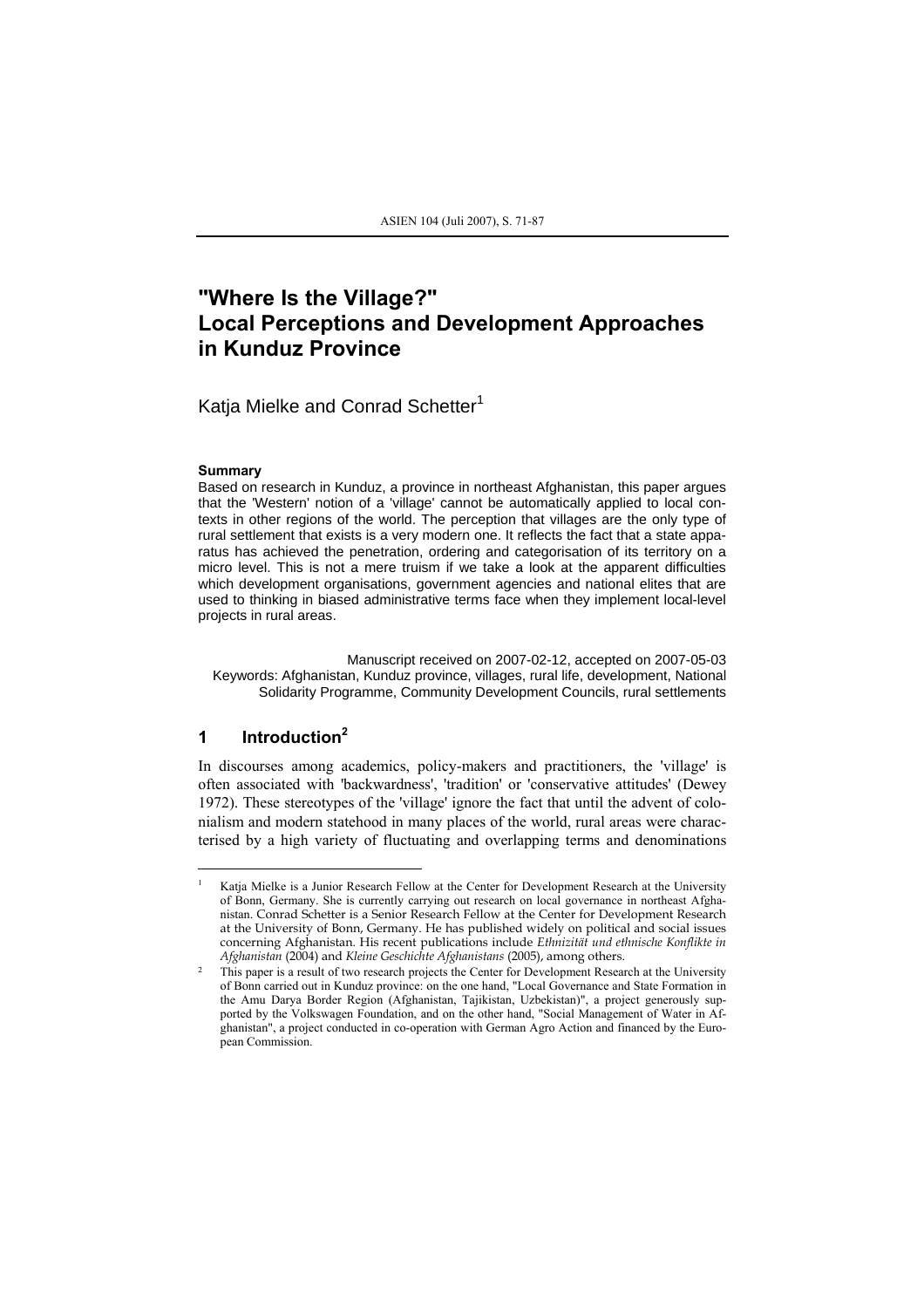used for the identification of a settlement that depended on the social context. The categorisation of rural areas into 'villages', which consist of a clearly defined territory and a particular name, mirrors the achievement of a modernisation process.

In today's development industry, aid and development projects usually presuppose that rural areas are accurately territorialised and subdivided into villages. As we shall show by means of cases from Kunduz province in northeast Afghanistan, this developmental understanding of 'villages' is different to the perceptions that local residents have. Often enough, they use different categories and give various names to the same settlement, which do not usually coincide with the village lists existing in district administrations. The current implementation of the National Solidarity Programme (NSP) – a 'good local governance project' run by the Ministry of Rural Rehabilitation and Development – induces the territorialisation and ordering of rural areas into communities of 25 to 300 families as a side effect. Their registration and legal acknowledgement as an additional administrative tier bears the potential to establish these clusters as a fourth administrative tier: the 'modern' village. However, if the NSP is not conducted in a sound and sustainable way, it is likely that this development programme will only manage to add a new, interchangeable concept to the ones that already exist.

# **2 The modern state, its territory and the village**

Usually the modern state is defined as consisting of three pillars: a national population, a state apparatus and a fixed territory. A lot of research has been done on the relationship between the state and its respective population (especially on national identity and minority rights) as well as on the state apparatus (government) (e.g. Anderson 1983, Hobsbawm 1992, Gellner 1991). The third pillar, the state's territory, has largely remained neglected as the subject of research. This is surprising because the identification, categorisation and subdivision of space constitute a fundamental tool the state can use to control its population on the one hand and allocate power within the state apparatus on the other (Schetter 2005).

While the nation state has been understood by some thinkers as merely "a bordered power container" (Giddens 1985: 120), we observe that it shows a natural interest in controlling its territory (Tilly 1985); it attempts to measure its territory geodetically and to map the land owned by the state and its citizens exactly. Moreover, with a view to controlling its population, the state administration and the police force have a keen interest in binding each citizen to the smallest fixed territorial unit possible in order to identify and localise him/her whenever it feels this is necessary. This is why identity cards usually include the address of a citizen, or at least their county or township. To achieve this degree of control over its territory and people, the state attempts to order rural areas in accordance with its modern categories and to link them to the administrative system. Usually the state clusters rural settlements into 'villages' as exactly bounded units at the micro level that can easily be identified by a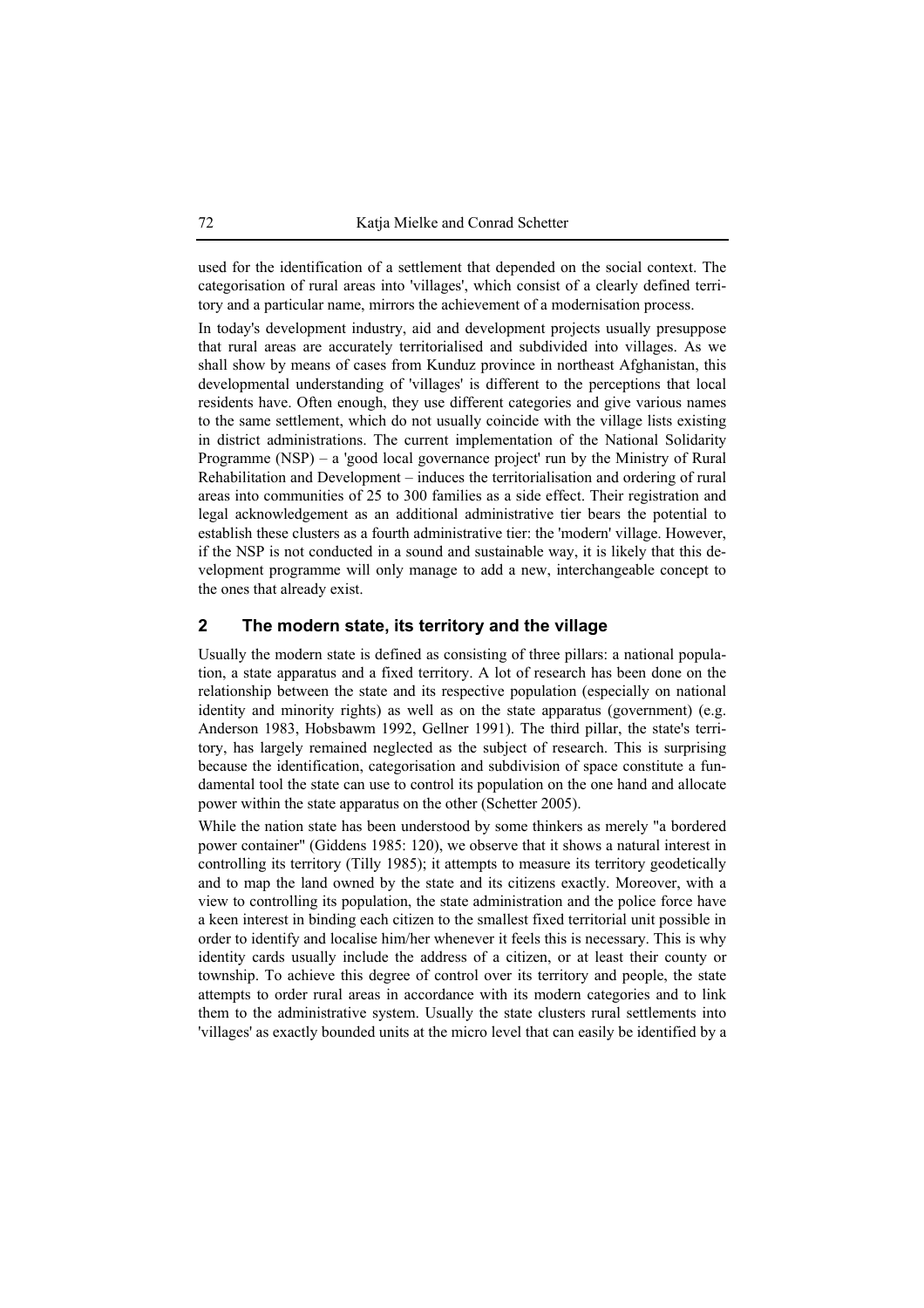particular name. The rural areas are a particular challenge for the state's orderliness: the population and the settlements are frequently much more scattered than in urban areas, and settlements are characterised by a confusing variety of types and denominations. Moreover, it has to be mentioned that the state's endeavour to order the rural areas often goes hand in hand with land reforms to break the power of influential landlords or independent communities. In state-building processes, the ordering of the rural areas is usually high on the agenda – and is also one of the most expensive tasks.

However, it would be misleading only to focus on the dimension of the penetrating control exercised by the state. It should also be taken into consideration that the state apparatus is not only functionally subdivided, but also spatially. Depending on the type of the national political system, territorial rights and duties are assigned to administrative entities on different subnational levels such as provinces, districts, counties etc. (Mellor 1989: 130-58); in modern states the village generally forms the basic unit of local administration in rural areas as such a village is recognised as a legal entity in charge of governing the local affairs of its inhabitants. To varying degrees and in accordance with the broader national administrative frameworks, a village not only disposes of competencies for administering different sectors of local public interest, but is also involved in co-determining affairs on higher government tiers – from the district level via the regional one right up to the national level.

The fact is often ignored that this type of standardised 'village', which is introduced by the state, is rarely to be found in countries that have not completed a state-building process of their own (Kemp 1987). Frequently, no clear, commonly understood labels for rural settlements exist because a categorisation and territorialisation of rural areas into villages did not take place.

## **3 The village in Afghanistan**

Although Afghanistan is often regarded as 'a country without a state' (see Noelle-Karimi et al. 2002), state-building processes took place in the course of the 20th century. A first attempt to territorialise the rural areas started in the mid-1960s. In 1964 administrative reforms foregoing the *National Demographic Survey Project* established a new provincial system, subdividing the 14 provinces into 28. Successive territorial changes over the last 20 years have increased the number of provinces to 34, while the number of districts is still contested. Currently, district borders are constantly re-negotiated and changed according to powerful local interests and preferences regarding religious, ethnic or tribal representation.

Previous attempts to administer the rural areas of Afghanistan involved efforts to survey and register landholdings as well as stocktaking of the amount, population and location of rural settlements. Systematic information about land ownership, village borders and the rural areas was widely lacking until the early 1960s. A National Cadastre Office was only set up in Kabul in 1342/1963. In the course of its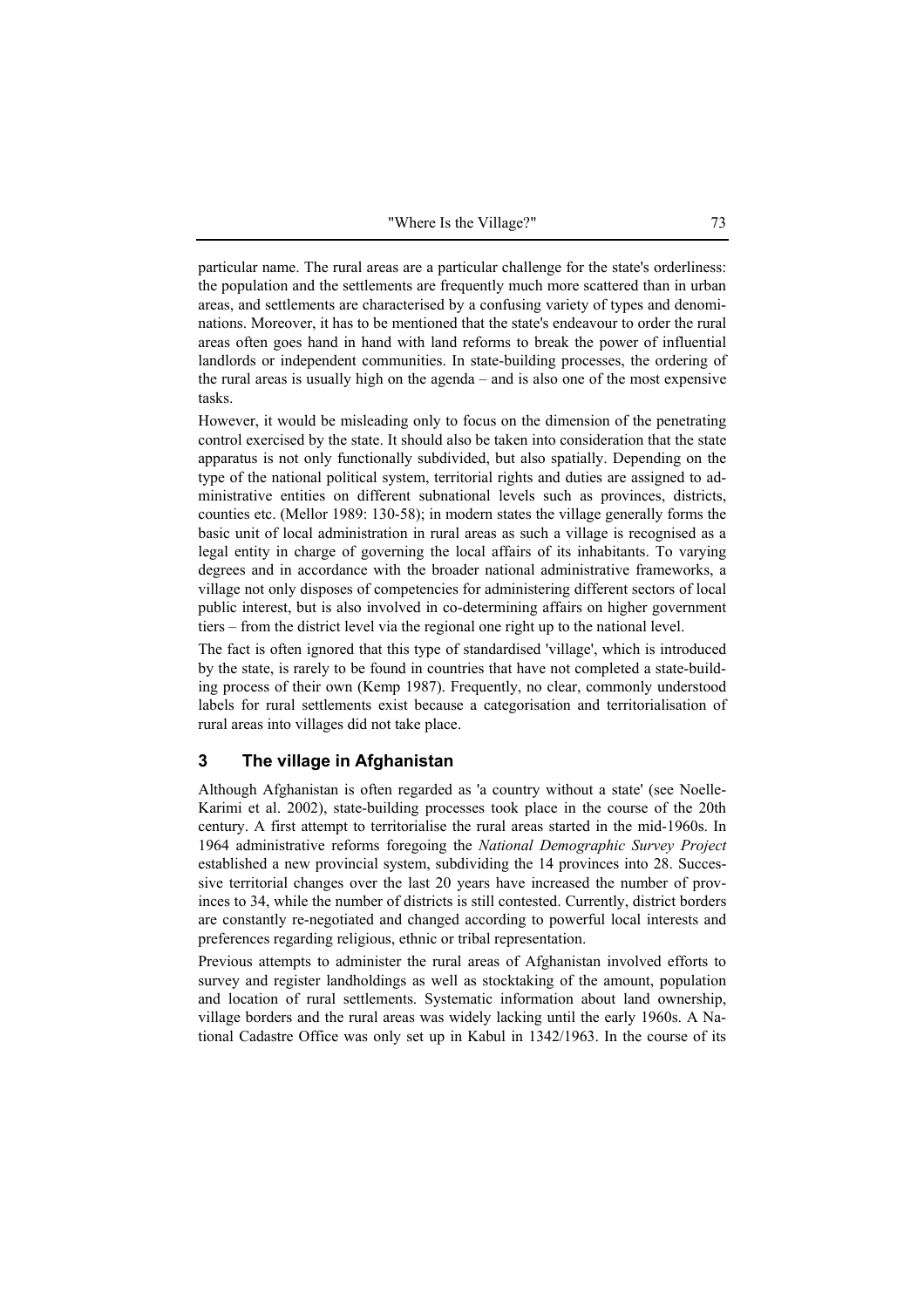fieldwork the cadastre department staff managed to survey roughly 35% of Afghanistan's territory by 1357/1978. With the Soviet invasion and the beginning of the civil war, land surveys and the identification and fixing of villages were brought to an end. Moreover, the decades of war, which were characterised by heavy destruction and forced migration on a large scale, led to tremendous changes in the physical infrastructure as well as in the denomination of the 'villages' once predefined by the National Cadastre Office. As a result, today, the rural areas are approached with outdated village lists from the 1960s and 1970s, which are the only official documents available. Maps provided by the Afghan government or the United Nations usually diverge enormously from each other and are opposed with a different reality on the ground. A territorial subdivision of the rural areas is still necessary. To date, the initiated reconstruction of the state in December 2001 and the approval of the new constitution in January 2004 did not lead to administrative territorial penetration of rural areas by the government beyond the district level.

In addition, administrative units beyond the district level have not been recognised legally to this day. Officially, Afghanistan has a two-tier government system consisting of national and provincial administrations. Lower-level government bodies are specified in by-laws and include the district level (*wuluswālī*) as a third administrative tier. The *wuluswālī* usually, but not necessarily, comprises one district municipality called *shahrwālī wuluswālī*, where a main bazaar and government buildings are located. *Shahrwālī wuluswālī* as well as *shahrwālī velāyat*, e.g. the city of Kunduz, display legally acknowledged elements in the formal administrative system as rural and provincial municipalities, while any other kind of rural settlements does not. This tends to be overlooked, but is still crucial, given the fact that most rural development projects target 'local' communities. As a result rural areas are approached with the Western assumption of the existence of 'villages' without actually understanding what the concept of 'village' entails in a particular environment (see also Noelle-Karimi 2006).

# **4 Manteqa – Qarya – Qishlāq**

Due to the lack of state penetration and territorialisation of the local level, different terms and contested local concepts regarding the loci of rural community life exist in Afghanistan today: *qarya, deh, qishlāq*, *manteqa* and *keley (kelay)*, just to mention the most commonly cited ones (Dupree 1973). Most of the time, all of these concepts have been indiscriminately translated into English as 'village'. In fact, the notions commonly used to denominate rural settlements are not limited to the above labels. By taking the example of Kunduz province in the northeastern corner of Afghanistan, we intend to describe this situation in more detail and to give an account of the difficulties outsiders and inhabitants sometimes face when dealing with rural communities within the framework of development projects and research on the one hand or requests for government assistance on the other.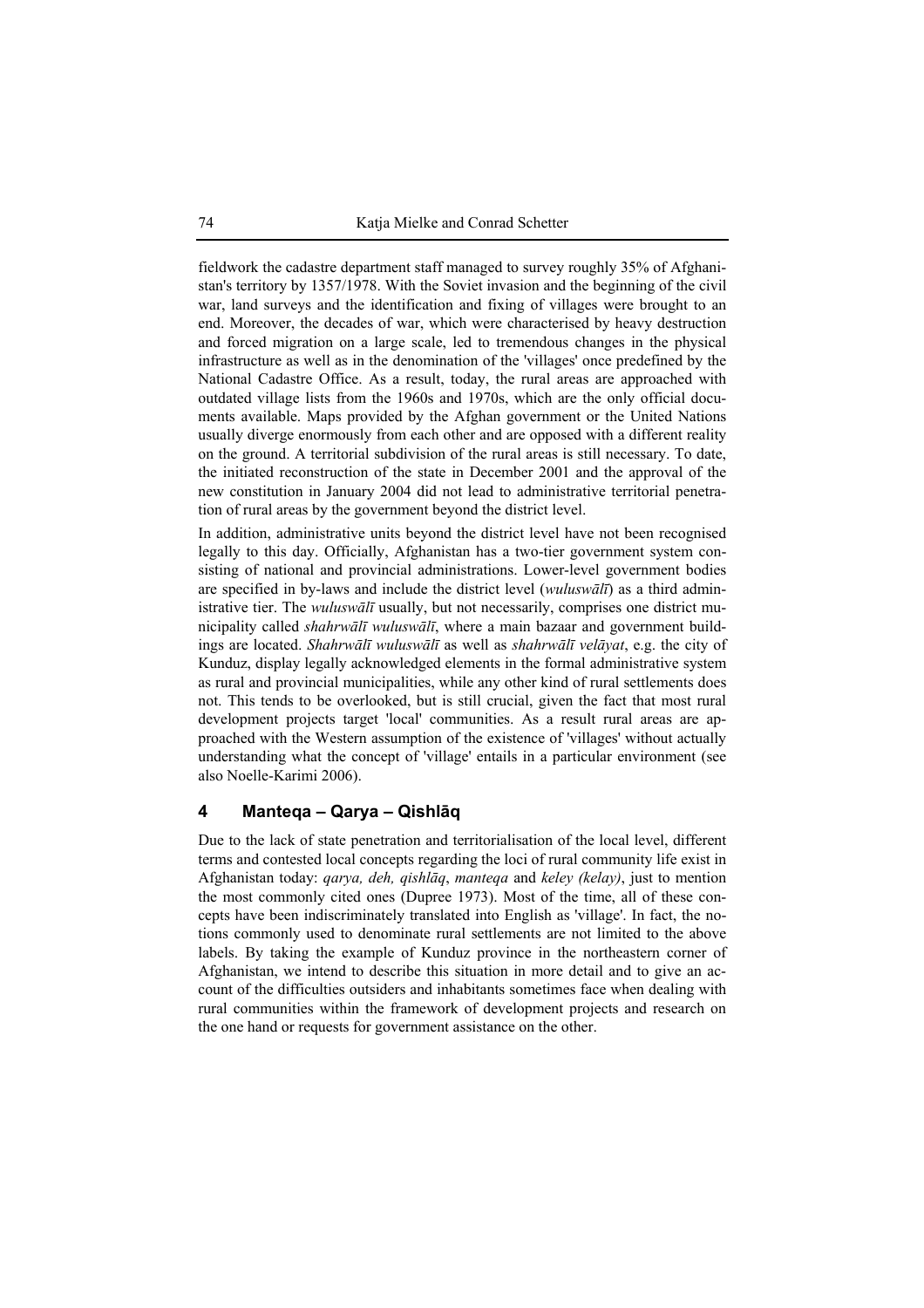"Where Is the Village?" 75

Kunduz province, formerly part of the region of Qataghan (Kushkeki 1926; Adamec 1972), was a focal point of the internal colonialism of the Afghan state from the late 19th century until the early 1970s (Grötzbach 1972: 52-73). The state resettled Pashtuns from southern and southeast Afghanistan to Kunduz in several waves between the 1920s and 1970s (Barfield 1978); moreover, *muhājerin* who fled from Soviet Central Asia during the Basmachi uprising settled down in Kunduz in the 1920s and 1930s (Centlivres & Centlivres-Demont 1983: 90). These resettlement movements were flanked by the state's efforts to turn the swampy Kunduz river basin into an intensively irrigated oasis. As a result, the province has been transformed into one of the most prosperous regions of the country since the 1960s and has not only become the main cotton-growing area, but also the breadbasket of Afghanistan. Large parts of the province are highly irrigated today due to the development of a comprehensive canal system. Despite these interventions concerning the infrastructure and development, though, the state did not manage to measure the province geodetically in its entirety. Irrigated land (*ābī*) was surveyed first as the government planned to increase its taxation measures; *lalmī* lands (dry-farming acreages) have largely remained un-surveyed. According to the head of Kunduz's cadastre department, the surveyed land amounted to 923,233 *jerib* or 184,647 hectares<sup>3</sup> for Kunduz province, which corresponds to about 23% of the province's total area today (804,000 ha). In the following, we shall focus on Sufi-Qarayatim and Asqalān, two regions which resemble the respective catchment areas of irrigation canals that determine the livelihoods of several thousand families (Shah 2006). Intensive field research was conducted here between March and June 2006.

In the current situation, roughly five years after the Taliban government was ousted from power and with more than 20 years of recurrent violence and war preceding the Karzai government, attempting to take account of local rural settings and their recent past is no mean feat. Although there is a great deal of talk about destruction and the need for reconstruction, the irrigation systems in Kunduz province seem to have been left intact despite recent turmoil. Nevertheless, development interventions are targeting the canal systems and aim to improve irrigation water governance at the local level, among other things. In this context it turned out that it was not clear from the outset what the NGO's unit of intervention within the canal systems would be and who should be targeted – a however defined village, a mosque community, residents of a secondary canal catchment?

In the irrigation canal catchments around Kunduz province, it is hard to identify clear-cut 'villages', both in physical terms and in the perception of the people. In respect to the physical shape of the settlements, the canal system is the structuring element for large parts of the province. Often enough, a loosely connected alignment

<sup>3</sup> According to the head of the *kodestar* department in Kunduz. The figure is based on 1 ha consisting of 5 *jerib* (1 *jerib* = 2,000 sqm), although before 1371/ 1950 one *jerib* actually amounted to 1,936 sqm.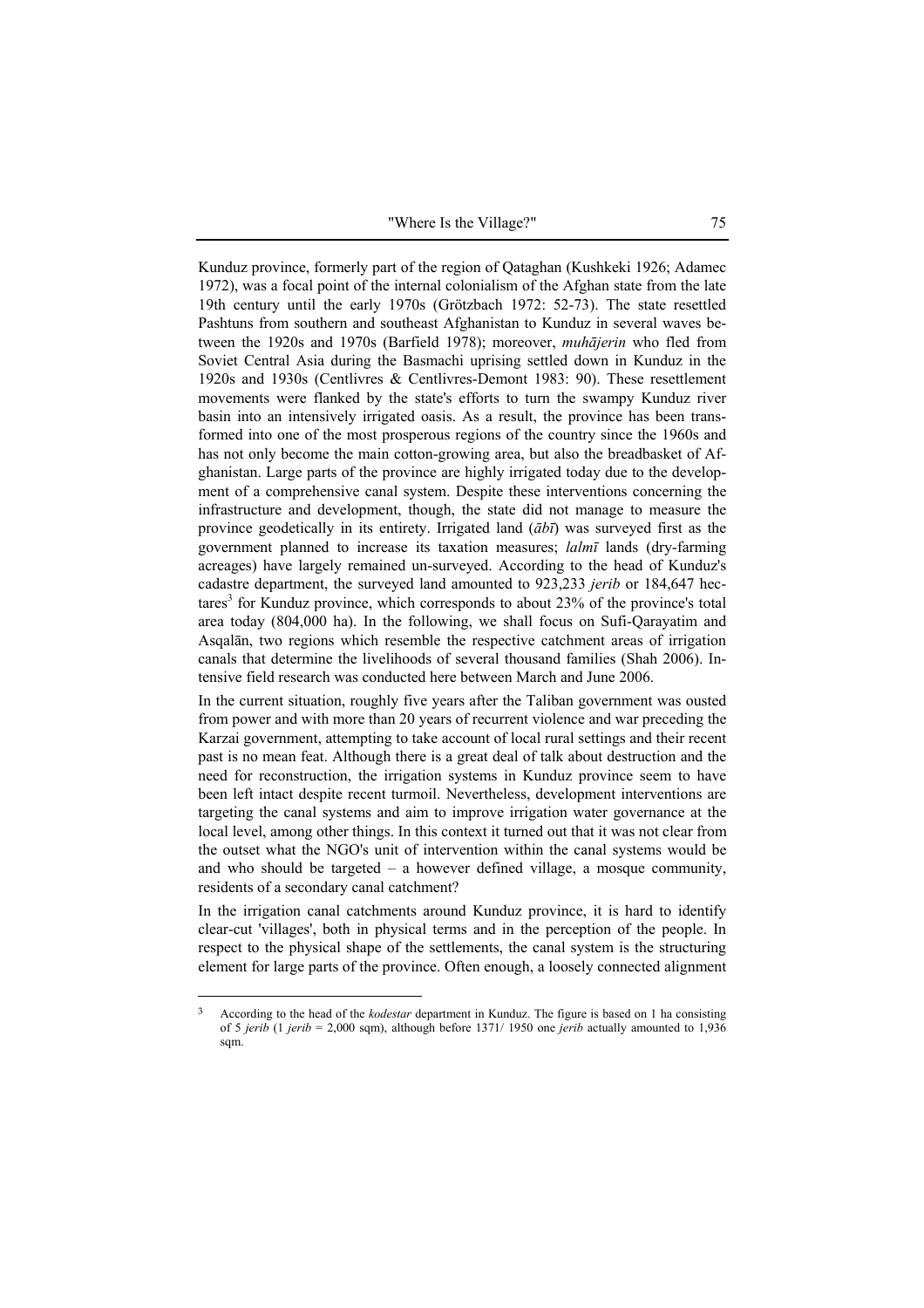of *qalas* is situated along a canal. Usually the distance between the *qalas* is half to one kilometre, while compact settlements are missing. On the other hand, settlements consisting of a few houses which give way to other settlements can also be found, while clear-cut boundaries and the centres of these settlements can hardly be identified (ter Steege 2006). These physical shapes of the settlements coincide with a confusing variety of terms used for larger settlements, such as *qarya, qishlāq* and *manteqa*, which are employed interchangeably to designate places where people live. The context is key here, although local identities are adapted to the situation. This means that these terms are used to identify a social space rather than a territorial unit. Thus, a statement about spatial belonging very much depends on the setting, the respondent and the person asking the questions.

The notion of *manteqa* is very prominent and underlines its significance as a point of reference for local and social identities in Kunduz province. Yet in empirical terms no indicator for any kind of self-enforced formal institutionalisation of the *manteqa* in its own right as a regional concept distinct from and somehow encompassing *qarya* or *qishlāq* has been found so far. As for the *manteqa* level, beyond being in people's minds, there is no evidence of anything like an institutionalised *shurā-ye manteqa* or even *muysafēd(hā-y)e manteqa* in Kunduz, while *shurā-ye qarya* or *muysafēd(hā-y)e qishlāq* are very prominent. In many cases the term *manteqa* is used to designate the wider region or communal identity of spatial belonging (see Roussel & Caley 1994, cited in Monsutti 2005: 84). For example, people living in the Sufi-Qarayatim area<sup>4</sup> of Chahārdara district speak either of Chahārdara as their *manteqa* or of Qarayatim/Sufi – the catchment of Sufi or Qarayatim irrigation canals – respectively. At the same time, Madrasa/Umar Khēl, a rural settlement in Qarayatim, is also called a *manteqa* – as well as a *qarya* or *qishlāq*.

The same  $-$  diffuse  $-$  situation can be found in the Asqalan Canal area.<sup>5</sup> Whereas the irrigation system as such seems to be split up into two parts with two *mirāb*s in charge – one for the upstream area called Asqalān, inhabited by Tājiks, Pashtuns, Uzbēk tribes (e.g. Laqais, Qunghirāts), Aimāqs, and Turkmens –, and the second for the downstream settlements, which are exclusively Pashtun; informants from both areas called Asqalān their *manteqa*. On other occasions, people from further downstream call Tobrakash their *manteqa*, while people from upstream say they belong to Asqalān *manteqa*, not to Tobrakash. Here is another example from Asqalān: among other settlements along the canal, Wulus, a settlement located in the middle of the

<sup>4</sup> The Sufi-Qarayatim area encompasses the territory that is irrigated from the Sufi-Qarayatim canal system consisting of two more or less independent smaller systems (Sufi and Qarayatim), which share one intake and a diversion structure. Qarayatim Canal (also called Umar Khēl Canal) is further divided into two subcanals – *nahr-e Madrasa* and *nahr-e Surkhak*.

<sup>5</sup> Asqalān designates the area irrigated from the canal of the same name in Kunduz district. Asqalān is famous for its melons in all of (at least northern) Afghanistan. This fact of pride adds a special dimension to the *manteqa* concept – in this case shaping the strong common 'Asqalān identity' of its catchment inhabitants.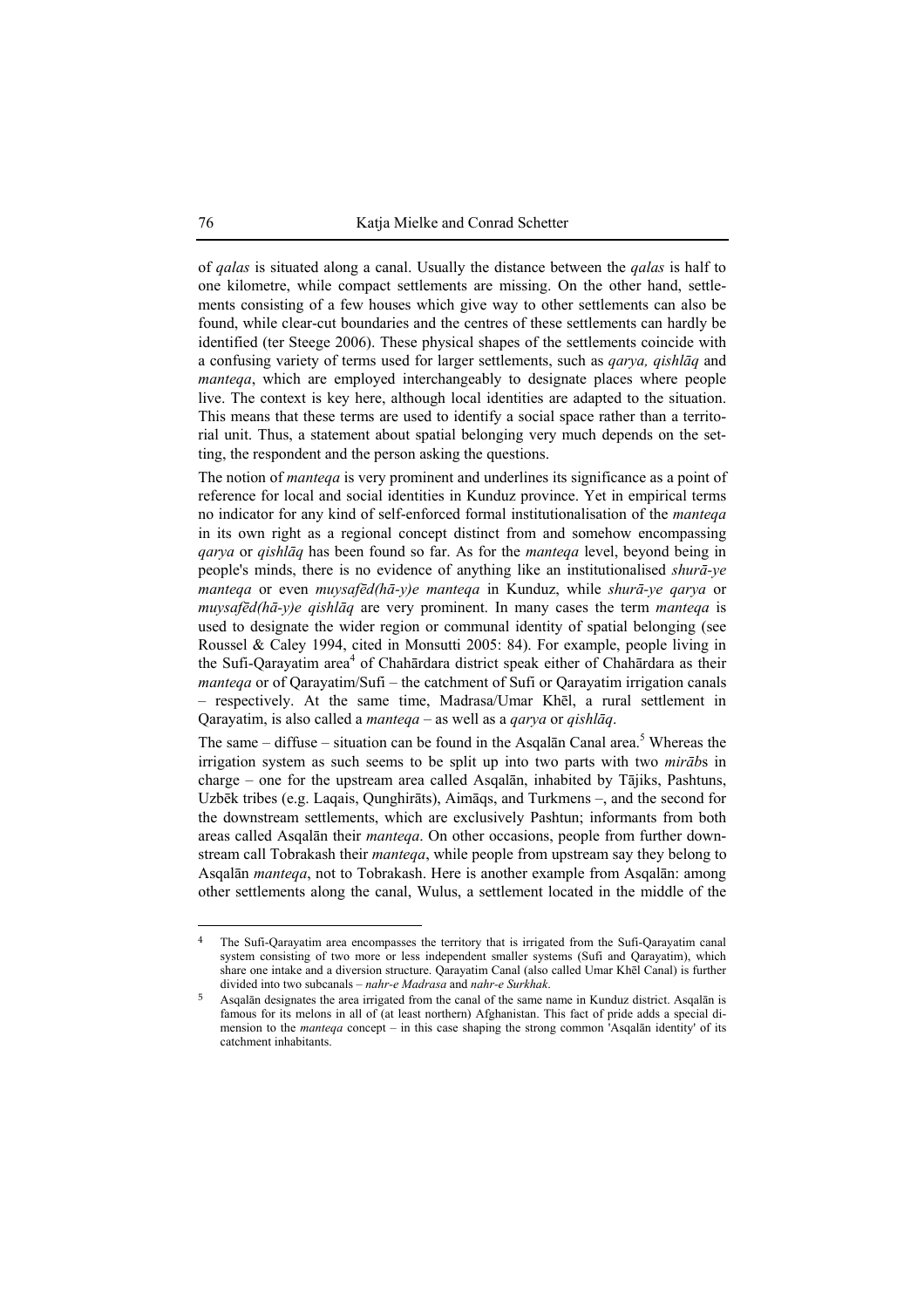canal, where Turkic-speaking people are living (who are of Uzbēk, Laqai, Qunghirāt and Turkmen origin), has also been termed a *manteqa*. Outside the city of Kunduz in the direction of Asqalān, the rural area of Olchin was described as a *manteqa* that is subdivided into three clearly delimited parts, although each of these parts was interchangeably called a *manteqa* or *qishlāq*. One of these settlements was named *qishlāq-e Mullah Sardā* or *manteqa-ye Mullah Sardā* after one of its elders. It was also reported that each of these *manteqa/qishlāq* consists of several *qarya*.

Alessandro Monsutti (2005) and Raphy Favre (2005), who carried out research in Central Afghanistan, highlight the significance of the *manteqa* as "…the actual social and territorial unit of rural Afghanistan" (Favre 2005). Monsutti (2005: 84) underlines the significance of the *manteqa* as a "reference of identity" and "primary space of solidarity". While the *manteqa* also provides a significant point of reference for identity in Kunduz province, it is only one of several spatial references. It would be going too far to regard the notion of *manteqa* as a generally accepted spatial reference frame of solidarity. The fact that the *manteqa* is often described as a naturally bounded area in which joint resource use is the characteristic feature (e.g. use of irrigation water, pastures or forests) does not mean that the people automatically share a feeling of solidarity (see Kemp 1987). Research in Kunduz province – as in other provinces of Afghanistan – has shown that a lack of solidarity exists among people on a broad scale (Mielke 2007; Schetter et al. 2007). Thus, general differences in access, power and social control that also exist among the inhabitants of a *manteqa* in Kunduz province (whether in the narrower sense of a compact settlement or a wider regional cluster) are likely to prevent *de facto* solidarity in terms of mutual help and support among its inhabitants.

The terms *qarya* and *qishlāq* designate more compact rural settlement patterns. The following very handy explanation of the two terms was given to us in an administrator's office: one *qishlāq* consists of ten families (1-2 mosques), and one *qarya* comprises ten *qishlāq*. This information follows bureaucratic thinking in terms of pyramidal hierarchies, which typically matches the expression of a highly hierarchical state system. Moreover, this perception is contrasted by statements made by other informants, including government workers, who used *qishlāq* and *qarya* synonymously. Another version states that one *manteqa* consists of ten *qarya/qishlāq*. The assumption that *qishlāq* is a Turkic term and is therefore mainly used by Turkic speakers does not hold true as Persian speakers – and sometimes Pashto speakers – also refer to settlements as *qishlāq*. Given that Afghan society was nomadic to a very large extent in the past, it is worth investigating the origin of the word *qishlāq*. Originally it meant 'winter quarters', as opposed to *yaylāq*, denoting summer quarters on the pastures. Thus the use of the term *qishlāq* could refer to former winter quarters. Nowadays the terms *qarya* and *qishlāq* are simply used interchangeably by many people.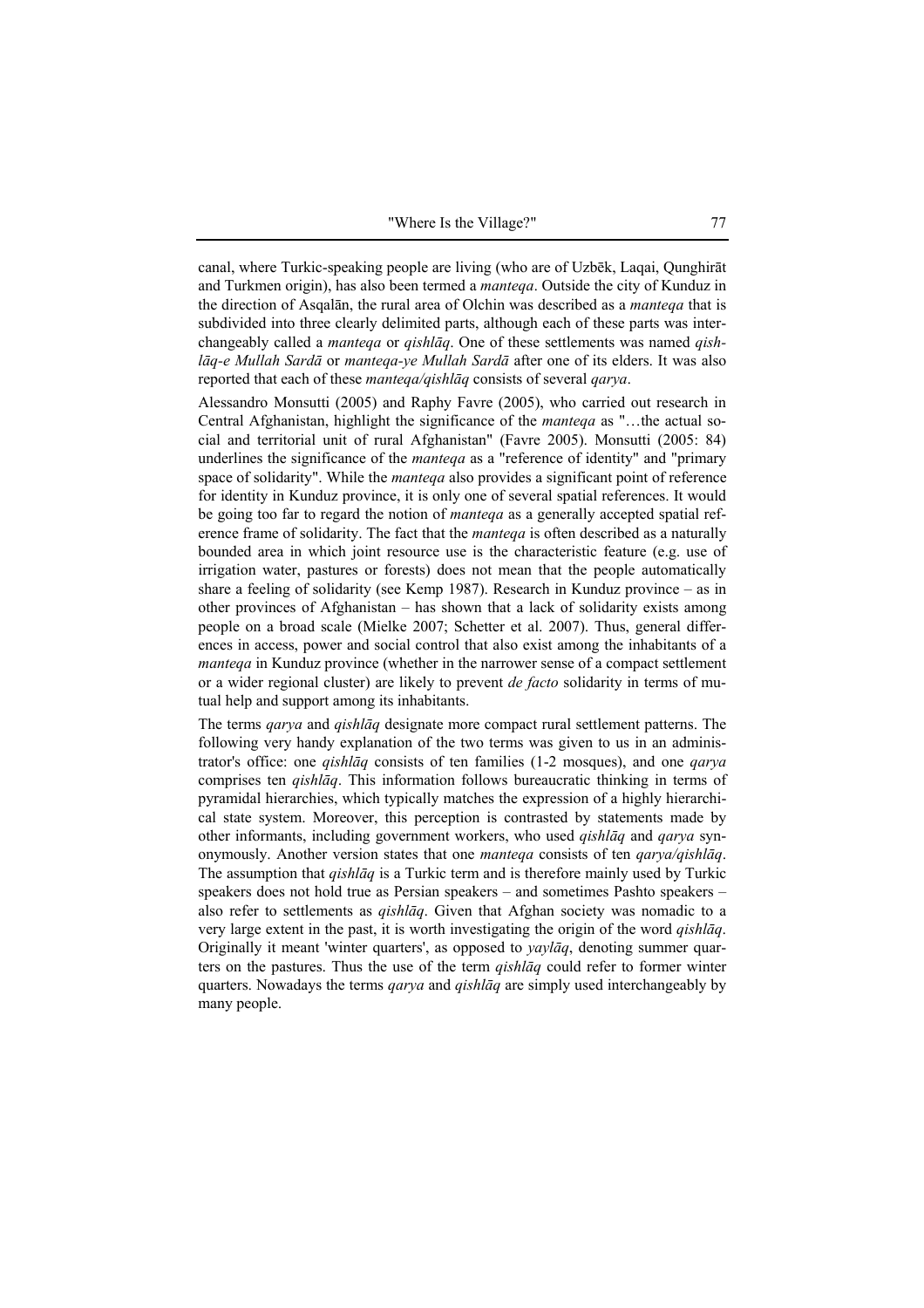In addition, to complement people's perception of the notion of 'village', it must be mentioned that no matter how a certain settlement area is labelled in terms of *manteqa*, *qarya* and *qishlāq*, the same 'settlement' is often given a variety of names. One of the most prominent examples is a settlement called 'Madrasa' in the Qarayatim Canal area, which is also known as 'Umar Khēl' or 'Qarayatim'. The *manteqa* of Madrasa is said to comprise 12 mosques resembling 12 villages. The same informant stated the *qarya* of Madrasa consisted of 200 households.<sup>6</sup> While locals are rather non-committal regarding the origin of the settlement, different versions contradict each other. One explanation is that surrounding inhabitants from other ethnic groups originally called the settlement *Umar Khēl* in accordance with the name of the Pashtun tribe to which the settlers who dug the irrigation canal belonged. The name 'Madrasa' is supposed to originate in the fact that the settlement evolved around the first 'madrasa' in the vicinity of early settlers. The denomination 'Qarayatim', which literally means 'black orphan', could not be explained by any of the informants interviewed, although it seems to refer to the time when the canal was under construction. While it may well remain subject to speculation why which name was adopted and in which sequence this took place, the purpose of giving the example was merely to demonstrate how little fixed and how volatile place names and associated notions of rural settlements can actually be. Besides geographical conditions and settlement history, the dynamic developments of the past 30 years with major population reshuffles and fighting have surely contributed to today's situation. Nowadays all the above denominations are used by the inhabitants interchangeably and mirror the extent of identification with a local space of social interaction rather than a territorially fixed place with a particular name attached to it. Put differently, we can say that this reflects a low level of fixed identification with any location, which might also explain why solidarity among a large group of people that extends beyond the core family and household can hardly be traced.

Adding to this confusion is the fact that settlements often receive a certain name temporarily. It is very common for a rural settlement to be named after an important elder, *arbāb*, mullah or local commander. In most of these cases the rural settlement ceases to carry the name of this person after his death. Instead, the settlement takes on a new name, which often derives from another influential inhabitant, such as the dead elder's son or the son of an *arbāb*, mullah or such person who has passed away. If a settlement is named after a very famous 'good' commander who originated from this settlement, the name tends to remain in use after his death as in the case of the settlement of Kalēj Āghā in Asqalān. Kalēj Āghā was one of the key sub-commanders of Rashid Dostum and is still remembered with great pride by the local Turkmens and Uzbeks.

Although not officially acknowledged in administrative terms, bureaucratic usage of the concepts of *manteqa*, *qarya* and *qishlāq* sometimes plays a decisive role, too.

<sup>6</sup> Interview with a Madrasa elder on 8 May 2006.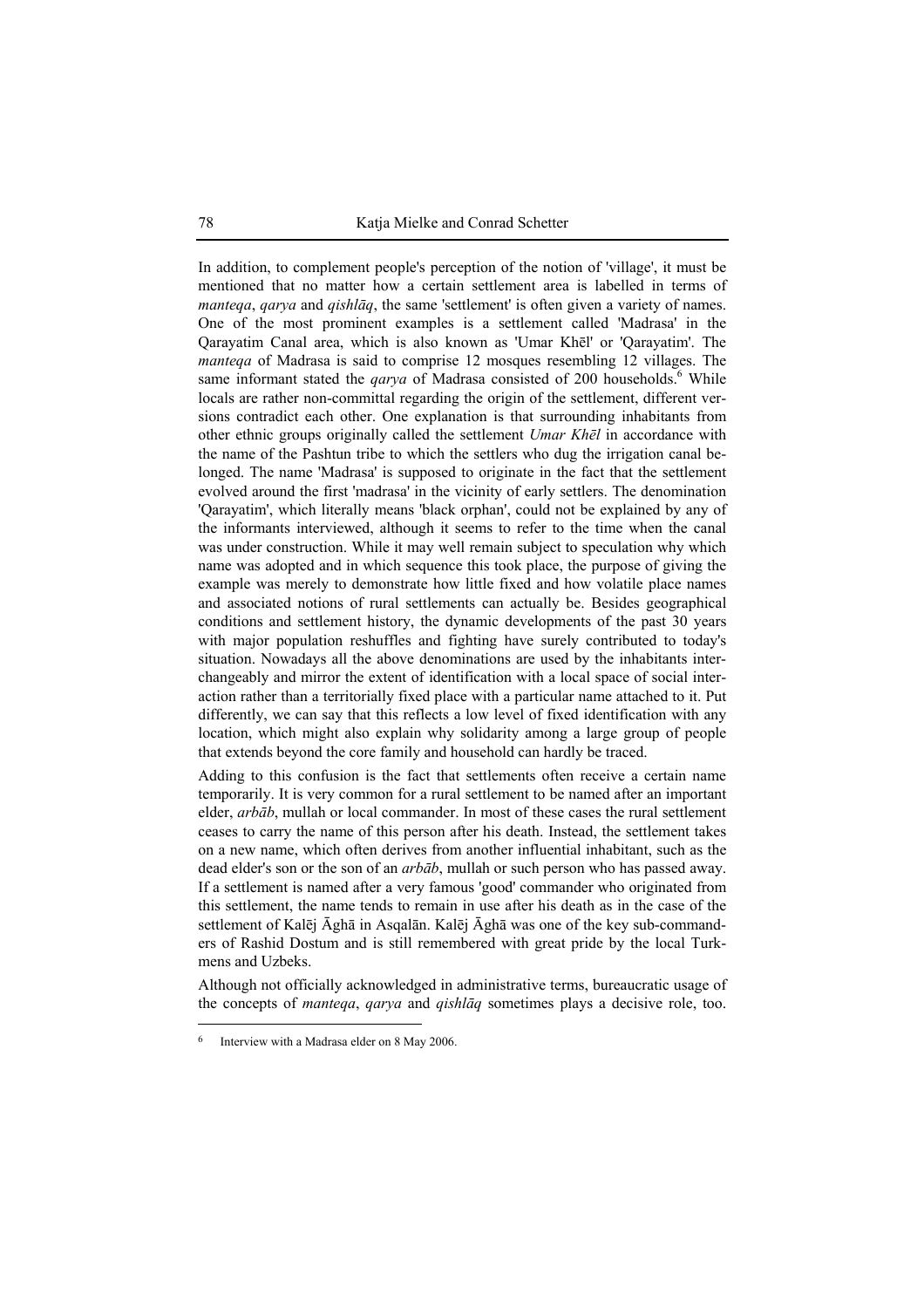"Where Is the Village?" 79

This is a contradiction in researchers' eyes, but since local reality sets the frame of enquiry of our research, we hope that further investigation will bring more pieces of the puzzle to light and give us a better understanding of the situation. The Landholdings Department (*mudiriyat-e amlāk*) and the Cadastre Department (*mudiriyat-e umumī kodestar*) both use the category of *manteqa* for the registration of land along Asqalān Canal, thus vesting a semi-administrative meaning in the concept. According to the record books, the catchment area is administratively divided into two *manteqa*, Asqalān and Tobrakash, each of which consists of an undetermined number of settlements (*qarya/qishlāq*) that bear various other names. In the case of upstream Asqalān, two settlement clusters with the same name were able to be identified (Asqalān I and Asqalān II), while in downstream Tobrakash *manteqa* we were unable to find any evidence of a *qarya*-type settlement called Tobrakash. Instead, inhabitants of the area mentioned Nawābād (literally 'new town/settlement), Kharātī (name of a tribe), Haji Rustam (name of an elder who was still alive) and Haji Shirin (named after an elder who had died) as *qarya*. If we understand Tobrakash to be a *manteqa* which consists of several *qarya* or *qishlāq*, then the role of mosque communities comes into view, adding another dimension to the notion of 'local'. Tobrakash is a classic case in the evolution of contemporary settlement configurations. The tail-end *manteqa* of Asqalān Canal was settled comparably recently in the course of large-scale land allocations to people from the southern parts of Afghanistan under Zahēr Shāh and the local governor of Kunduz, Shēr Khān. The grandfathers' generation of current elders led by Haji Sarvan – at first only a very small group of people who would share one mosque – came to the area and extended the irrigation canal, thereafter further subdividing the reportedly obtained 10,000 *jerib*  of land (2,000 ha) between relatives and *qaum* following them up north. Taking a look at current mosque clusters, one can deduce that settlements revolved around local mosques which bear the name of their founders. According to locals, there is no rule for the 'right point in time' or the maximum number of families that cause a new mosque to be built; rather, it depends on the financial and organisational abilities of the prayer community, the population dynamics of the surrounding area and a person's initiative to mobilise their fellow dwellers to collect money and undertake the construction of a new mosque. Compared with upstream Asqalān *manteqa*, settlements in Tobrakash frequently bear the names of important people; almost all contemporary mosque communities are named after their founders. Most of the founders are still alive, which hints at the fact that a mushrooming of new clusters has developed recently due to accelerated population growth in relatively modern settlements. *Qishlāq* and *qarya* always evolve around one or more mosques.

The notion of mosque community belonging is one example of how local minds structure their identities according to references distinct from the known administrative ones that local communities are approached with from the outside on different *manteqa* levels. It indicates that the *manteqa* is only one of several reference systems shaping people's local identity. Policemen are sent to a certain *qarya* or *qishlāq*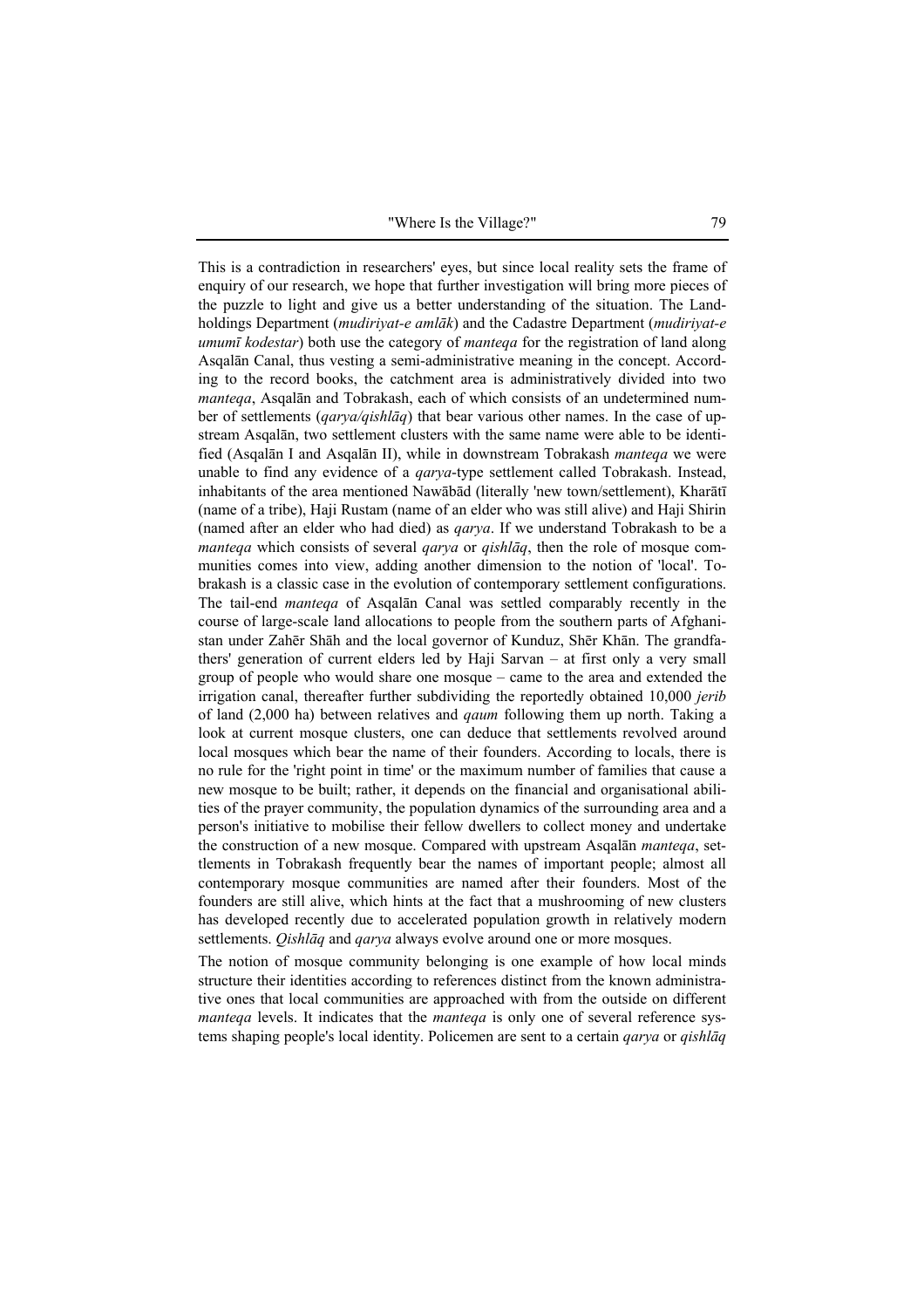if they are supposed to fine a person for not taking part in construction work or if somebody has been caught taking water illegally, etc. Summing up, although *manteqa*, *qarya* and *qishlāq* have not been incorporated in the official state administration, these notions serve as points of reference and belonging in people's mindsets. Administrators who share the local mindset make use of these notions to structure their bookkeeping or to cope with the needs of and interact with local people in their daily administrative routine.

Given the great extent of overlapping, interchangeable use and terminological fluctuation between the different notions of rural settlements, we reject Favre's claim that the *manteqa* is the missing interactive link between district administration and rural settlement (Favre 2005, 1). The recognition and formalisation – by registration and allocation of competencies – of any type of settlement could fill this gap. One will have to cope with a great deal of fluidity regarding settlement categories and names until such a condition materialises. There is no such thing as a single concept of 'village', but there are a multitude of local notions concerning spatial and settlement belonging. While an uninformed outsider would try to approach 'the local' with the village notion in mind, such an encounter is most likely to face difficulties and cause confusion since the scope of what local encompasses is very wide and not fixed. The locals' insider perception is much more differentiated than the outsiders' perception and it is strongly contextualised at the same time. The multiple names of settlements and the use of micro-, meso- and macro-categories in an obviously arbitrary way confuses outsiders – organisations as well as researchers – because they are very much used to thinking along 'village' lines. Finally, it has to be taken into account that rural communities and local identities in Kunduz province are much more determined by face-to-face relationships and networks than by belonging to the same territorial unit.

### **5 The invention of the village**

The relevance of the village topic has to be seen in the context of rural development discourse, which can be traced back to the 1950s and was recently rediscovered (Ellis & Biggs 2001). Greater attention was paid to 'local-level politics' or 'local governance' when the focus of international discourse shifted towards empowerment, taking into account local people's needs and striving for effectiveness in the performance of political and socio-economic government policies. Other buzzwords and related concepts promoted along the line are 'participation', 'responsibility' and 'accountability'. The idea of participatory development has been fuelling projects that aim to transfer planning authority, decision-making and management of certain policies to lower administrative, i.e. local, levels (for a critical review see Mosse 2005). A prominent example of these 'good local governance' projects is the multidonor-financed National Solidarity Programme (NSP) of the Afghan government under the supervision of the World Bank, which aims to establish participatory local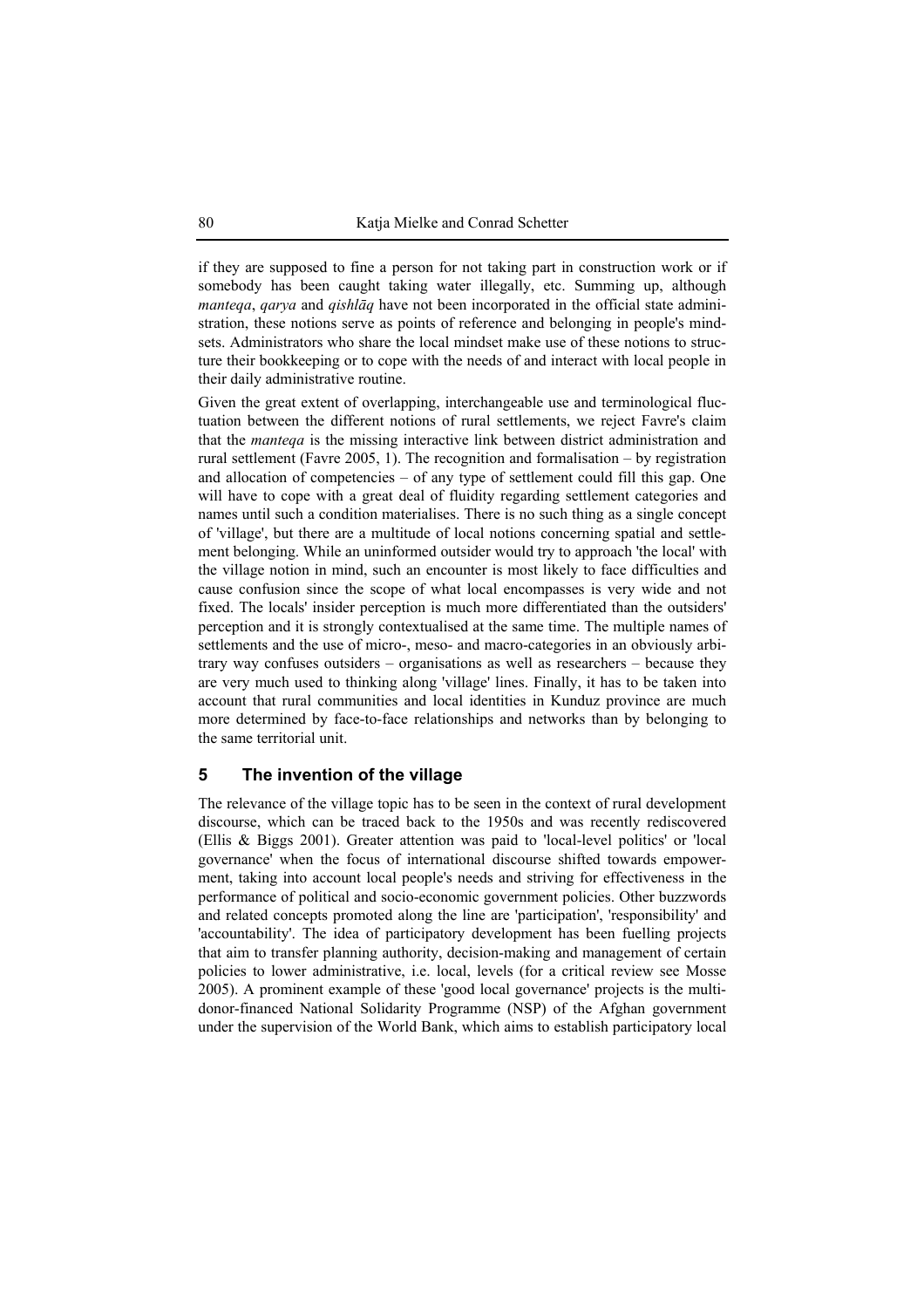governance structures and to improve rural livelihoods via the implementation of infrastructure measures.

The Ministry of Rural Rehabilitation and Development is in charge of monitoring the NSP implementation process. Some 25 contracted foreign and domestic NGOs are implementing the NSP below district level in rural areas as facilitating partners under the official umbrella of the ministry. The provincial branches of the Ministry of Rural Rehabilitation and Development are involved to a limited extent: Their staff and documentation material serving as resources for facilitating partners in charge of implementation, but due to the practically non-existent capacities in financial and human capital, their role is nearly as limited as the districts' administrations' as far as the implementation of the government programme is concerned. The NSP is designed to achieve two main goals: on the one hand it aims to reduce poverty and improve rural livelihoods via the dissemination of block grants to communities for financing infrastructure projects, and on the other hand, the establishment of participatory and representative institutions is supposed to alter traditional local governance arrangements, which are assumed to be inequitable and power-locked. For this reason the spin doctors of the NSP development tool – which was last applied in Timor Leste – introduced the concept of Community Development Councils (CDCs), so-called NSP *shurā*s, which were intended to be in charge of planning and implementation of the rural infrastructure project(s) foreseen by the allocation of block grants to CDC communities after free, fair and open elections. According to the textbooks, this should result in the transformation of traditional power structures in the long run, thereby creating sustainable 'good' local governance institutions (Barakat et al. 2006).

What can be witnessed so far is that since the start of the implementation of the NSP in late 2003, 'the local' is being 'formalised' via the registration of newly established NSP *shurā*s all over Afghanistan. However, it has not been a priority of the NSP to administer or territorialise the local level totally anew, or, put differently, nobody in the government ever recognised the need to do so before the implementation process started. Rather, every programme document and strategy paper of the ministry in charge, the Afghan government, the facilitating partners, the international consultants and the World Bank quite naturally assumes that 'villages' exist as the basic form of social organisation and administration at the local level. Consequently, the general assumption has been that 'villages' form the spatial unit and core of social organisation in the countryside and can be taken as a point of departure for the establishment of NSP *shurā*s. Aware of the fuzziness of terms, to escape uncertainty and largely due to a lack of reliable information about the rural areas, its settlements and population, the authors of the NSP implementation handbook chose to speak of 'CDC communities' that are being set up on the basis of families rather than merely referring to 'villages' as a (non-territorial) social category.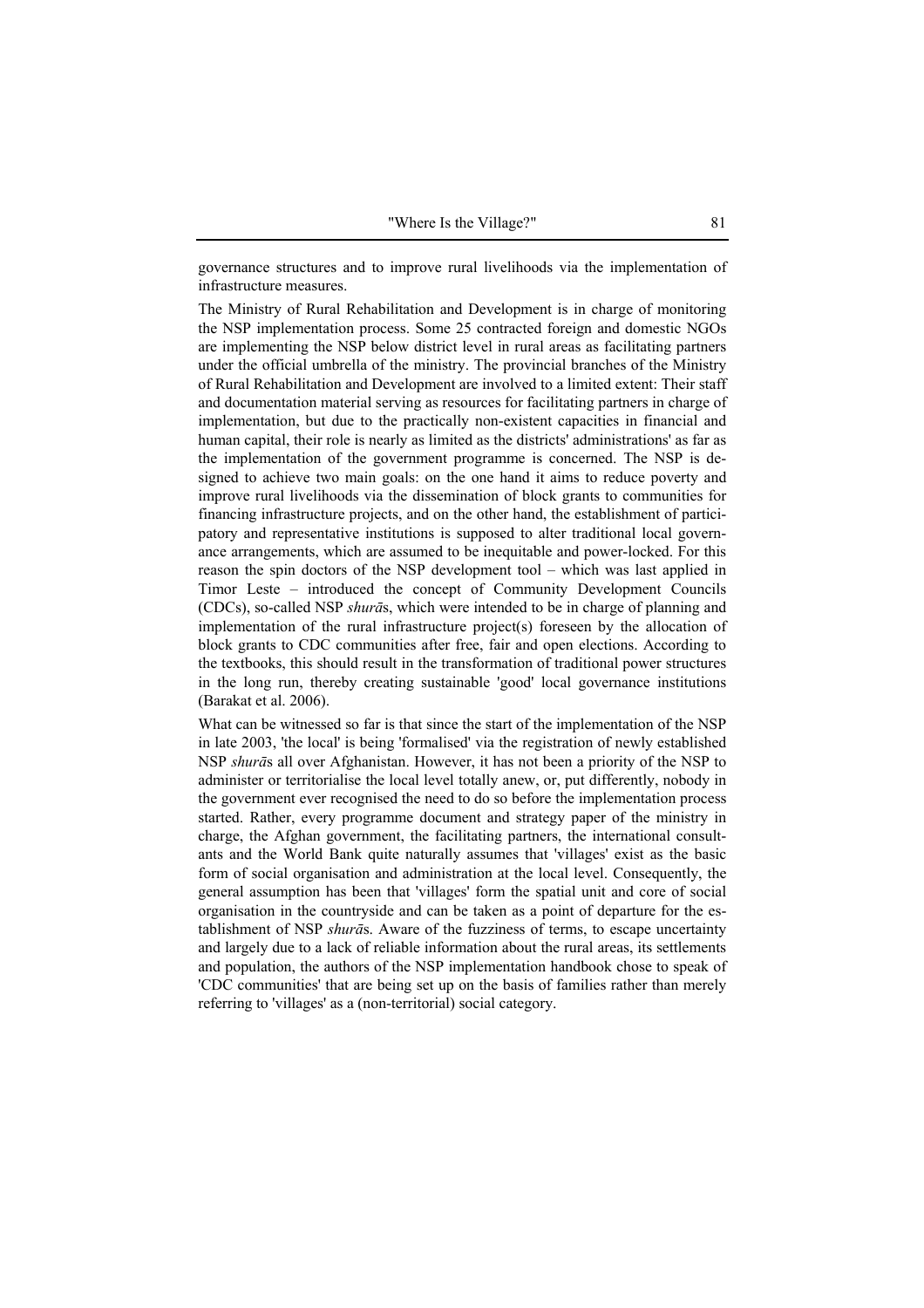According to the same document, the number of villages in Afghanistan (also referred to as 'rural settlements') was estimated at  $38,000$  in December  $2005$ .<sup>7</sup> The term 'community' is used for a unit of at least 25 families<sup>8</sup> eligible for a block grant, which is calculated at a rate of 200 USD per family. In the process of NSP implementation, the inhabitants of rural settlements with more than 25 families are asked to form clusters (hauza)<sup>9</sup> of ten to 30 families (Karmacharya 2007, 219), who then select one representative for the CDC, which is held accountable by its 'village' constituency. Since 60,000 USD is the maximum amount that can be given to a single CDC community, a maximum of 300 families are meant to profit from it. Settlement clusters containing less than 25 families are forced to conjoin neighbouring 'communities' to establish a joint NSP *shurā*. If a settlement is large and includes more than 300 families, then more than one NSP *shurā* can be formed.

Favre (2005, 11) has expressed objections regarding this approach, arguing that the clustering would lead to a fragmentation of Afghan society and neglect local-level governance units, especially the *manteqa*, which were initially used to address public needs on the communities' own initiatives 'from below'. Given the disarray evolving around the concept of 'village' stated above, Favre's concern about fragmentation goes in the wrong direction. Rather, the NSP approach to cluster 'communities' stands in contrast to all of the existing notions of rural settlements such as *manteqa, qarya* or *qishlāq* because it takes the social category of families as its point of departure. From a top-down or administrative perspective, the current process of establishing NSP *shurā*s has the potential to partly dissipate the confusion about different notions of the village. The pooling of families into clusters whose aggregation leads to the set-up of CDC communities results in territorial fixing of rural communities. As a side effect of the NSP implementation across Afghanistan and the official registration of newly established CDC communities, we are currently witnessing a territorial formalisation of the rural countryside. It remains to be seen

<sup>7</sup> MRRD 2006, viii. According to pre-December 2005 estimates, the number of villages amounts to around 20,000. Furthermore, the NSP manual states: "No accurate census data is available and it is unclear if consensus has been reached on a working definition of 'village'." Ibid.

Initially, at the start of the NSP in 2003, block grants were allocated to housing and settlement clusters of over 50 families (MRRD 2003, 6). According to the NSP operational manual (MRRD 2006, vii), a family is understood as comprising of a husband with his wife/wives and their unmarried children or a single head of the household and his/her unmarried children. An average estimate holds that a household comprises five families, thus the smallest settlement unit eligible for a block grant would amount to an agglomeration of five houses.

<sup>9</sup> *Hauza* literally means 'zone' and has been used in Afghanistan's urban areas to designate police precincts, e.g. the city of Kunduz consists of four *hauza* which are numbered *hauza-ye awwal*, etc. (i.e. *hauza* 1-4). In a similar meaning, *hauza*s had been formed in some parts of northeast Afghanistan as semi-administrative entities for defence purposes during the time of the Russian occupation and the civil war. Today *hauzas* are being used in many areas as an additional concept of local belonging, e.g. in the Warsaj district of Takhar province. The NSP programme has now added a third notion to the term '*hauza*', designating a settlement or housing cluster of at least 25 families.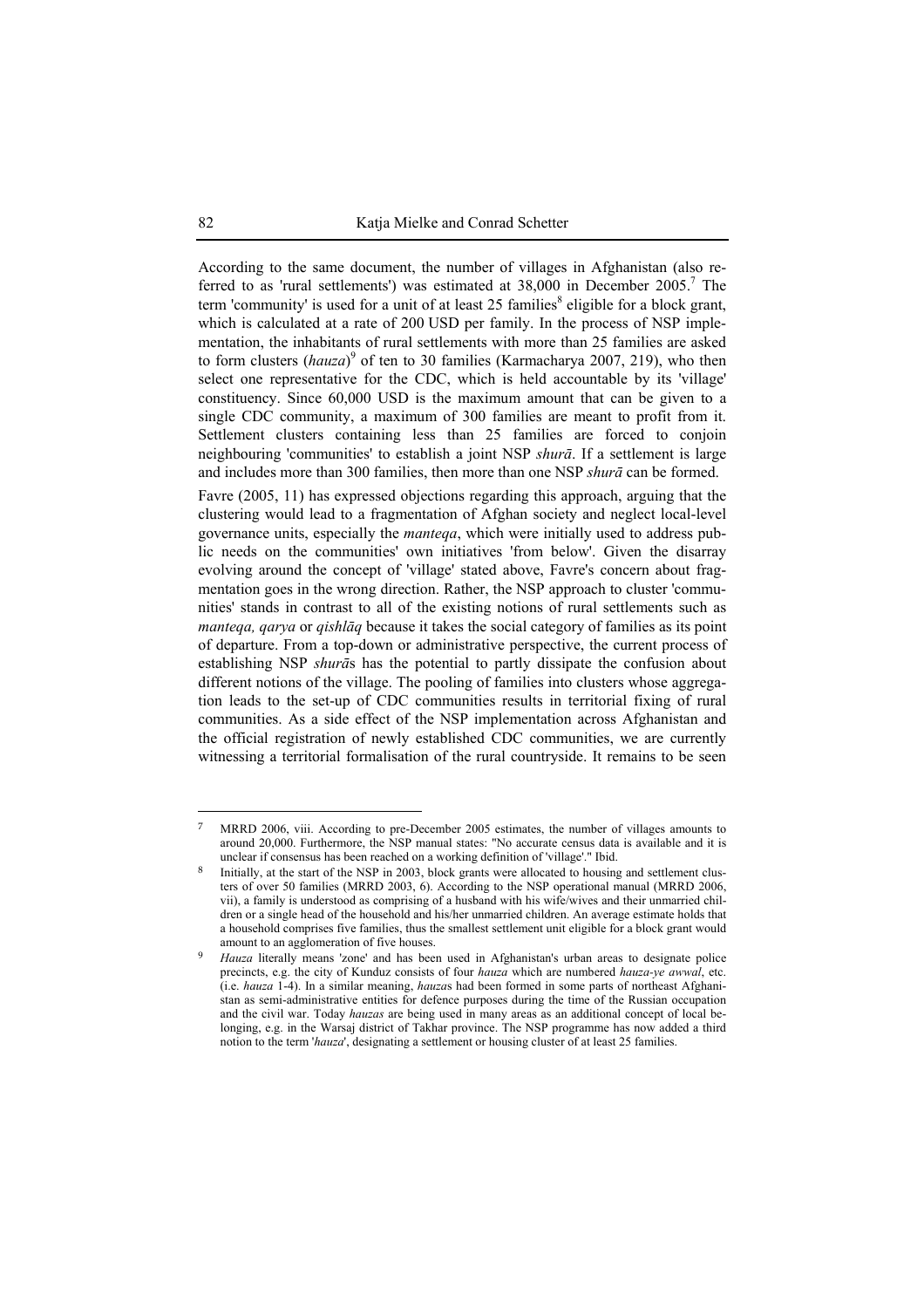whether and how this will affect identity patterns and potentially replace local people's perceptions about their belonging to a certain *qarya, qishlāq* or *manteqa*.

The set up of NSP *shurā*s is a technical process from above that fails to take local identity patterns into account. In contrast to the neatly formulated guidelines and definitions as stated in the NSP operational manual, implementing agencies have been confronted with the task of making sense of local conditions and matching these realities with the guidelines. In the course of NSP implementation, the staff working for the facilitating partners is usually provided with 30- to 40-year-old lists of village names by the respective provincial branch of the Ministry for Rural Rehabilitation and Development or district administrations. Given the changes that have occurred in rural areas over the past forty years, these lists have obviously turned out to be of limited use in the field. Thus, the community mobilisers employed by the facilitating partners have to search for the villages on the lists and may well find out that many of the settlements mentioned no longer exist, have been given a new name, now consist of several subvillages or that they were never actually called by the name stated on the list. As a consequence, it is the task of the community mobilisers to 'find' villages – a term they are hardly able to define. Thus they have to identify and territorialise communities to which they introduce the NSP and facilitate the setting-up of NSP *shurā*s. This process and the formal registration of the new 'communities' resembles an outright invention of 'villages'. They often have a new name, which the elected members of the CDCs are asked to register at the provincial branch of the Ministry of Rural Rehabilitation and Development in Kunduz. An letter of approval by that ministry finalises the set-up, and depending on the capacities of the ministry, the information is passed on to other governmental agencies, e.g. the statistics department. Villages then 'materialise' officially – with a particular name listed in the record books to which the administration will refer in future.

Regarding the local, non-administrative perspective, the inventing of villages via the establishment of NSP *shurā*s and their official registration adds another dimension to the fluid notions of what constitutes 'local' and 'belonging' in Afghanistan. In cases where NSP *shurā*s do not comply with local entities and imagined identities in the sense of belonging to a certain *mantiqa, qarya* or *qishlāq*, a new name is frequently found and added to pre-existing designations of 'the local'. While a settlement comprises of one or more NSP *shurā*s depending on the size of its population or shares an NSP *shurā* with a neighbouring community, the name of the new community being registered does not necessarily match the name(s) of the rural settlement from which it originates. In Chahārdara district, where the NSP implementation had almost been completed at the end of 2006, the NSP *shurā*s are often named after 'good' mujahideen commanders, important elders, the NSP head or the NSP *shurā*s' topographical location ('upper'/ 'lower'/'centre', etc.), thus adding to the confusion about names and labels. In Qarayatim Centre, for example, the newly formed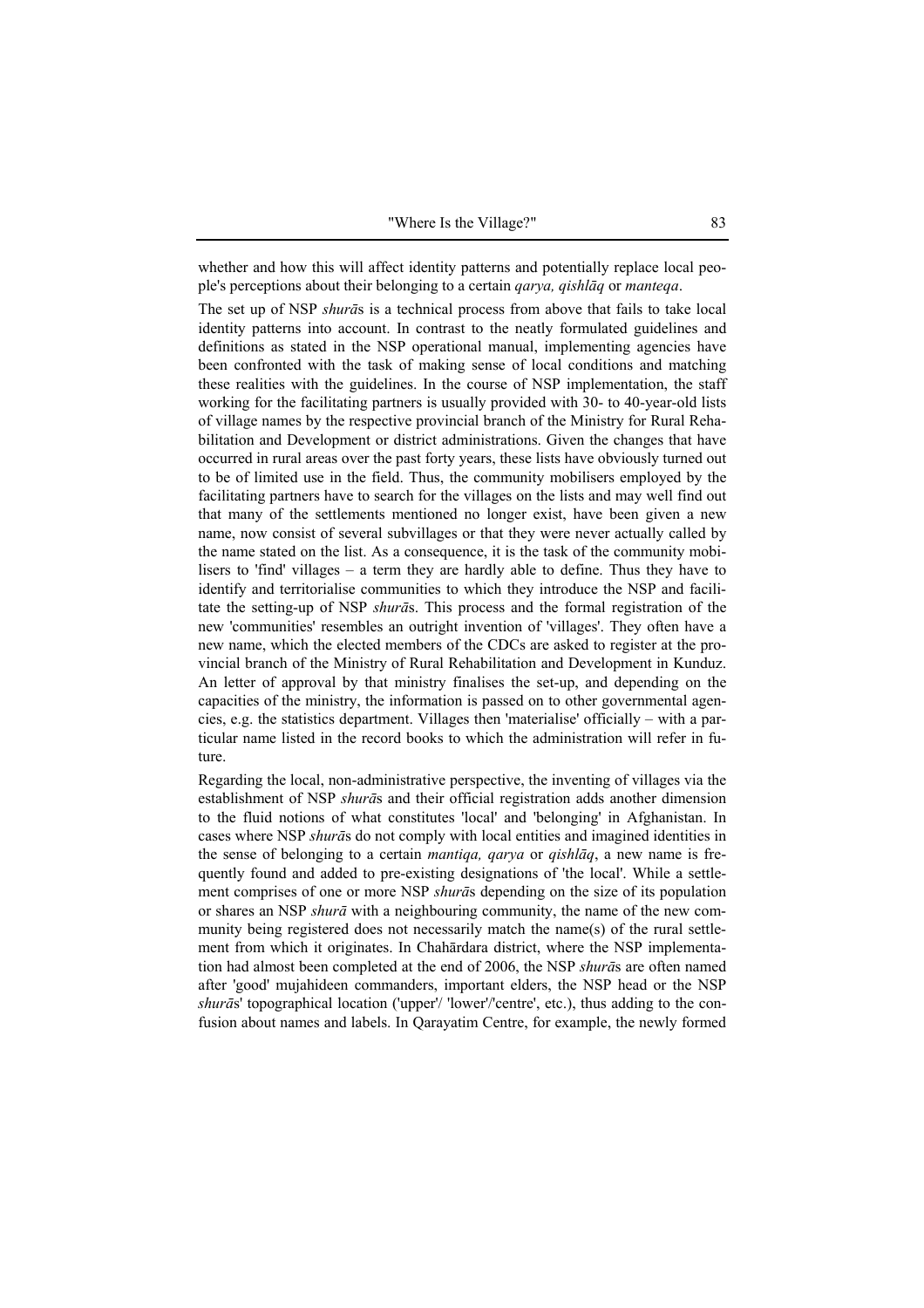NSP *shurā* 'Lower Qarayatim' (Qarayatim-e Suflā) comprises the settlements of Usmān Khēl, Zābudin Khēl and Isā Khēl.

In Asqalān's downstream *manteqa*, Tobrakash, the home of approximately 16,500 people, five settlement clusters (*hauza*) are reportedly being formed for the establishment of one NSP *shurā*/CDC community. The particular criteria according to which these *hauza* are created remain at the disposition of community mobilisers. Sketchy concepts of the 'local' dimension leave enough scope for them to co-determine the agenda of the formation of NSP *shurā*s at least. Thus, the facilitating partners' implementation practices have to be viewed as hovering between the fulfilment of official guidelines (NSP manual) and personal objections by the community mobilisers, who have to negotiate processes with the communities. Presumably, local elites' priorities will be mirrored in the practice of who determines where which clusters are being formed and who unites for the election of representatives for one NSP *shurā* – and in the end, following our line of argumentation, the creation of 'villages'.

The technical approach to administering the rural areas is emphasised by the fact that the Ministry for Rural Rehabilitation and Development is currently seeking an exit strategy to transform the NSP process with its *shurā*s into sustainable, independent structures by pooling them into a Community-led Development Department at district levels under the supervision of the provincial office of the Ministry for Rural Rehabilitation and Development (MRRD 2007). Thus, with the projected dropping-out of the facilitating partners from the NSP process, an administrative top-down hierarchy will be established for the first time, which can actually meet with local-level governance bodies (household clusters with at least 25 families) and will have the capacity to incorporate local-level bodies into its administrative structures. The sustainability of newly established NSP *shurā*s will indicate to what extent central government structures are able to penetrate the rural areas and to administer them in the future. What has turned out to be a side effect of NSP implementation is a broad-scale territorialisation and standardisation of the subdistrict level.

It remains to be seen how long-lasting the introduction of new governance tools will be, like the CDC councils and their by-product, the CDC community as the main administrative-territorial counterpart of the government in rural areas in future. Accounts from people who have been exposed to the NSP programme point in two directions so far: on the one hand there is almost a consensus regarding the redundancy of the NSP *shurā* as soon as the NSP-allocated budget for infrastructure measures has been spent. Following this line of reasoning, a definite relinquishing of multiple names and concepts in favour of the newly established territorial units under the authority of one CDC community is ill-grounded. An overcoming of fluid concepts and multiple names from the locals' perspective is not the issue at stake here, though; the question is rather whether the government will manage to establish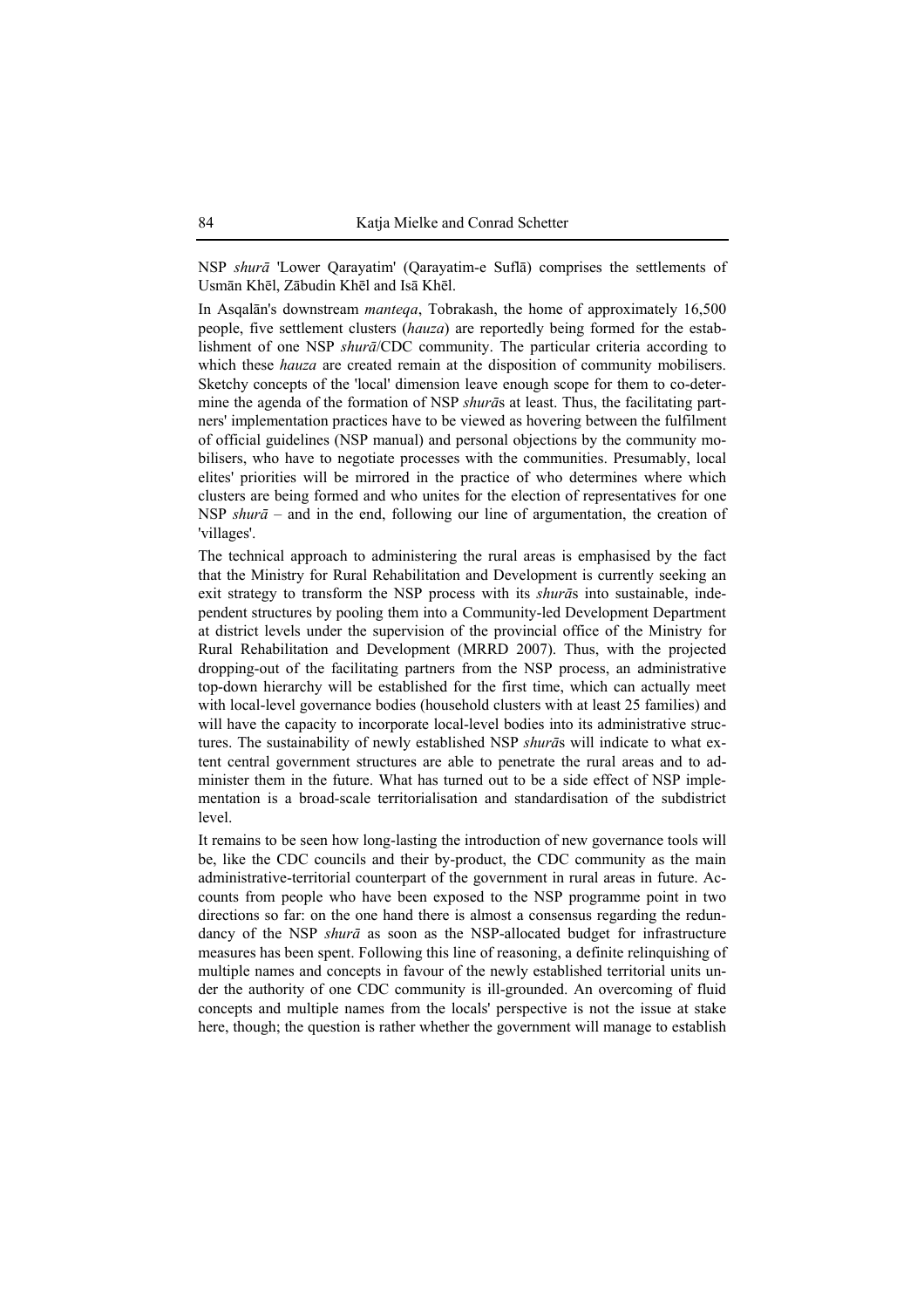locally accepted government institutions and thus gain ground in administering the entire territory of Afghanistan, including the rural areas (Noelle 2006). On the other hand, in settlements where CDC communities overlap with formerly existing settlement as well as identity clusters and have taken on one of the well-established names, the formalisation process bears the chance of bringing together government and local ideas about subdistrict governance. This process also inhibits the potential to manifest also in people's minds as a particular place within the range of authority of one CDC community. However, if the NSP implementation runs counter to local perceptions and fails in setting incentives for the CDCs to have long-lasting responsibilities and the means to meet these in financial and managerial terms, it is likely that CDC communities will not replace existing terms but only add a further term to the existing categories of *manteqa, qarya* or *qishlāq* – which are all (mis)understood as meaning 'village'. The pooling of settlement clusters into new 'villages' as well as the competencies that certain individuals possess who are involved in the process of setting up NSP *shurā*s and CDC communities, bears the risk that established power structures continue to exist and thus runs counter to the initial goals of the NSP to establish 'good' local governance structures.

## **6 Conclusion**

The notion of 'village' in different regions of Afghanistan is highly fluid and of a pluralistic nature. There are no strict settlement boundaries and the previous prerevolutionary attempts of territorialising the rural areas have been overhauled by developments during the armed resistance and civil war over the last thirty years. The concept of 'village' in Kunduz province is particularly contested due to its settlement history and geographical conditions. Field research unveiled a dichotomy of perceptions regarding 'the village': on the one hand, rural residents do not think and act in terms of clear-cut territorially delimited places in their everyday interaction. Rather, their frame of reference seems to be a socio-economic space in which they are active regarding their daily routines and which is structured by face-to-face social network relationships.

On the other hand, from the government side there is a clear tendency to penetrate the rural areas and break them down administratively by assigning proper names to some settlements and registering these in official records via the current implementation processes of the NSP. The government's attempts to administer the rural areas always encompassed administrative reforms and the establishment of subdistrict governmental bodies and representatives. How successful the central government actually permeated the rural areas over time in terms of enforcement capacity and real influence in shaping local policies is still unknown. What can broadly be stated is that the central government followed the territorial approach by de-concentrating central government functions to lower-level offices in the hierarchy without granting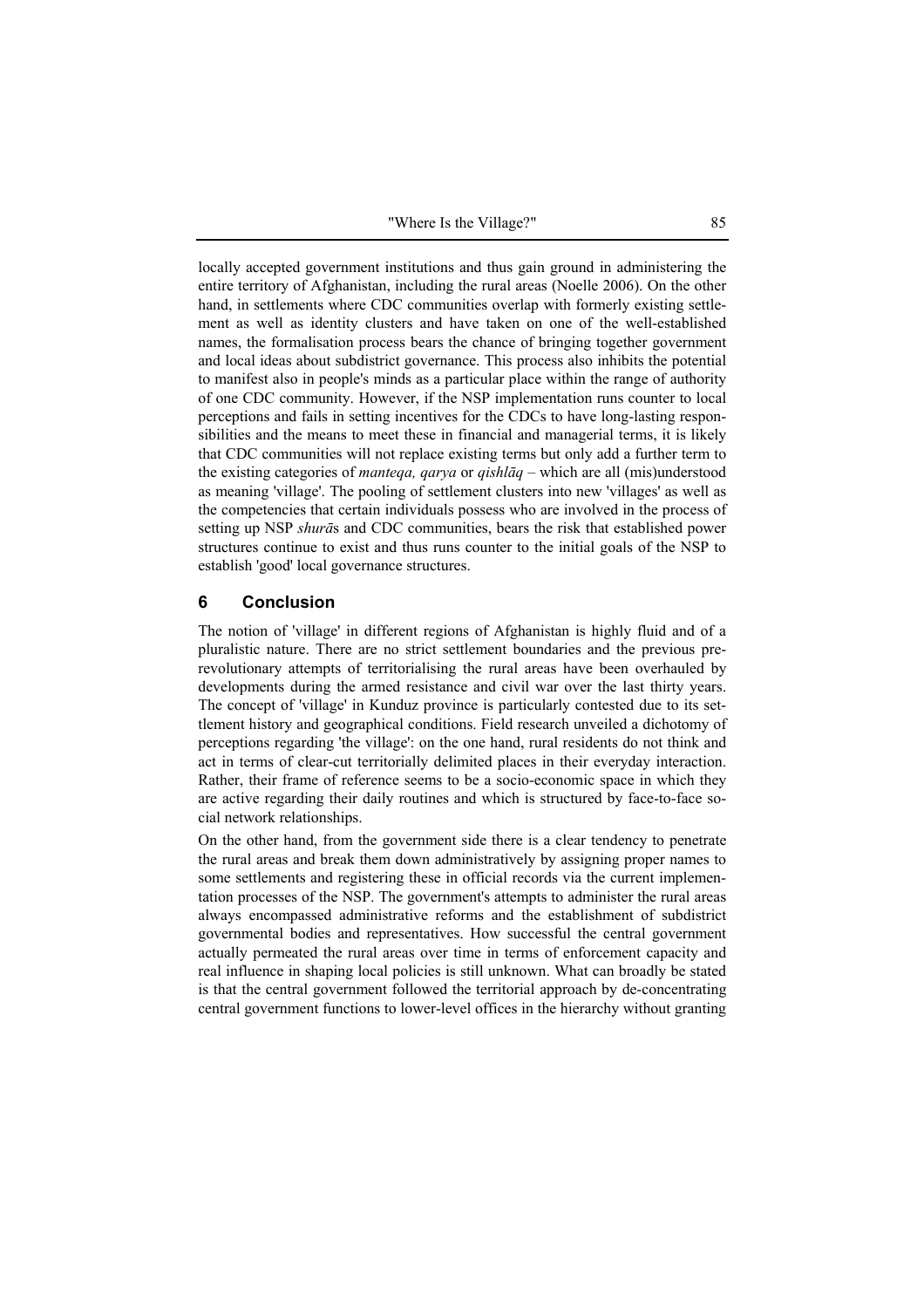them the legal right and financial resources to act on behalf of the people they aimed to administer.

These two opposing views – the territorial one from the government side ('from above') and the social network perspective that the rural residents have ('from below') – are currently undergoing *rapprochement* processes via NSP implementation. With the establishment of CDC communities, they result in a broad-based formalisation of a potential fourth administrative tier: 'the village'.

#### **Bibliography**

Adamec, Ludwig W. (ed.) 1972: Badakhshan Province and Northeastern Afghanistan. Graz: Akademische Druck- u. Verlagsanstalt

- Anderson, Benedict 1983: Imagined Communities. Reflections on the Origin and Spread of Nationalism. London: Verso
- Barakat, Sultan et al. 2006: Mid-term Evaluation Report of the National Solidarity Programme (NSP), Afghanistan. Heslington: University of York
- Barfield, Thomas J. 1978: The Impact of Pashtun Immigration on Nomadic Pastoralism in Northeastern Afghanistan. In: Anderson, Jon W.; Strand, Richard F. (eds.): Ethnic Processes and Intergroup Rela-tions in Contemporary Afghanistan. Papers Presented at the Eleventh Annual Meeting of the Middle East Studies Association at New York City, November 10, 1977. Occasional Paper No. 15, Summer 1978. New York: Afghanistan Council of the Asia Society, 26-34
- Centlivres, Pierre; Centlivres-Demont, Micheline 1983: Frontières et phénomènes migratoires en Asie centrale : Le cas de l'Afghanistan de 1880 à nos jours. In: Micheline Centlivres-Demont (ed.): Migrationen in Asien. Bern (Ethnological Helvetia 7): 82-113
- Dewey, Clive 1972: Images of the Village Community: A Study in Anglo-Indian Ideology. In: Modern Asian Studies, 6 (3), 291-328

Ellis, Frank & Biggs, Stephen 2001: Issues in Rural Development. Evolving Themes in Rural Develop-ment 1950s-2000s. In: *Development Policy Review,* 19 (4), 437-48

Favre, Raphy 2005: Interface between State and Society in Afghanistan. Discussion on Key Social Features Affecting Governance, Reconciliation and Reconstruction (unpublished paper).

Gellner, Ernest 1983: Nations and Nationalism. New Perspectives on the Past. London. Ithaca: Cornell University Press

Giddens, Anthony 1985: The Nation-State and Violence. Cambridge: Polity Press

Grötzbach, Erwin 1972: Kulturgeographischer Wandel in Nordost-Afghanistan seit dem 19. Jahrhundert. Meisenheim am Glan: Verlag Anton Hain (Afghanische Studien 4)

Hobsbawm, Eric 1999: Nations and Nationalism Since 1780: Programme, Myth, Reality. Cambridge. Cambridge University Press

- Karmacharya, Bijay 2007: Establishing Village Institutions through the National Solidarity Programme. In: Bennett, Jennifer (ed.): Scratching the Surface. Democracy, Gender, Traditions. Lahore: Heinrich Böll Foundation, 213-28
- Kemp, Jeremy H. 1987: Seductive Mirage: The Search for the Village Community in Southeast Asia. In: *Comparative Asian Studies*, 3, 1-54
- Kushkeki, Burhan-ud Din han-i 1926: Kattagan i Badakhshan. Tashkent
- Mellor, Roy E. H. 1989: Nation, State, and Territory. A Political Geography. London: Routledge
- Mielke, Katja 2007: On the Concept of 'Village' in Northeastern Afghanistan. Explorations from Kunduz and Takhār Provinces. ZEF Amu Darya Series Paper No. 6, SMWA Paper No. III. Bonn: Center for Development Research
- Monsutti, Alessandro 2005: War and Migration. Social Networks and Economic Strategies of the Hazaras of Afghanistan. London: Routledge
- Mosse, David 2005: Cultivating Development. An Ethnography of Aid Policy and Practice. Lindon: Pluto Press

MRRD 2006: National Solidarity Program (NSP) Operational Manual, 3rd Version. 15 January 2006 (Effective 1st April 2006, Valid till 31st March 2007). Kabul: MRRD

MRRD 2007: NSP Transition Strategy Document, 4 March 2007. Guidelines for Managing the Transition of CDCs from the NSP to MRRD CLDD. Kabul: MRRD